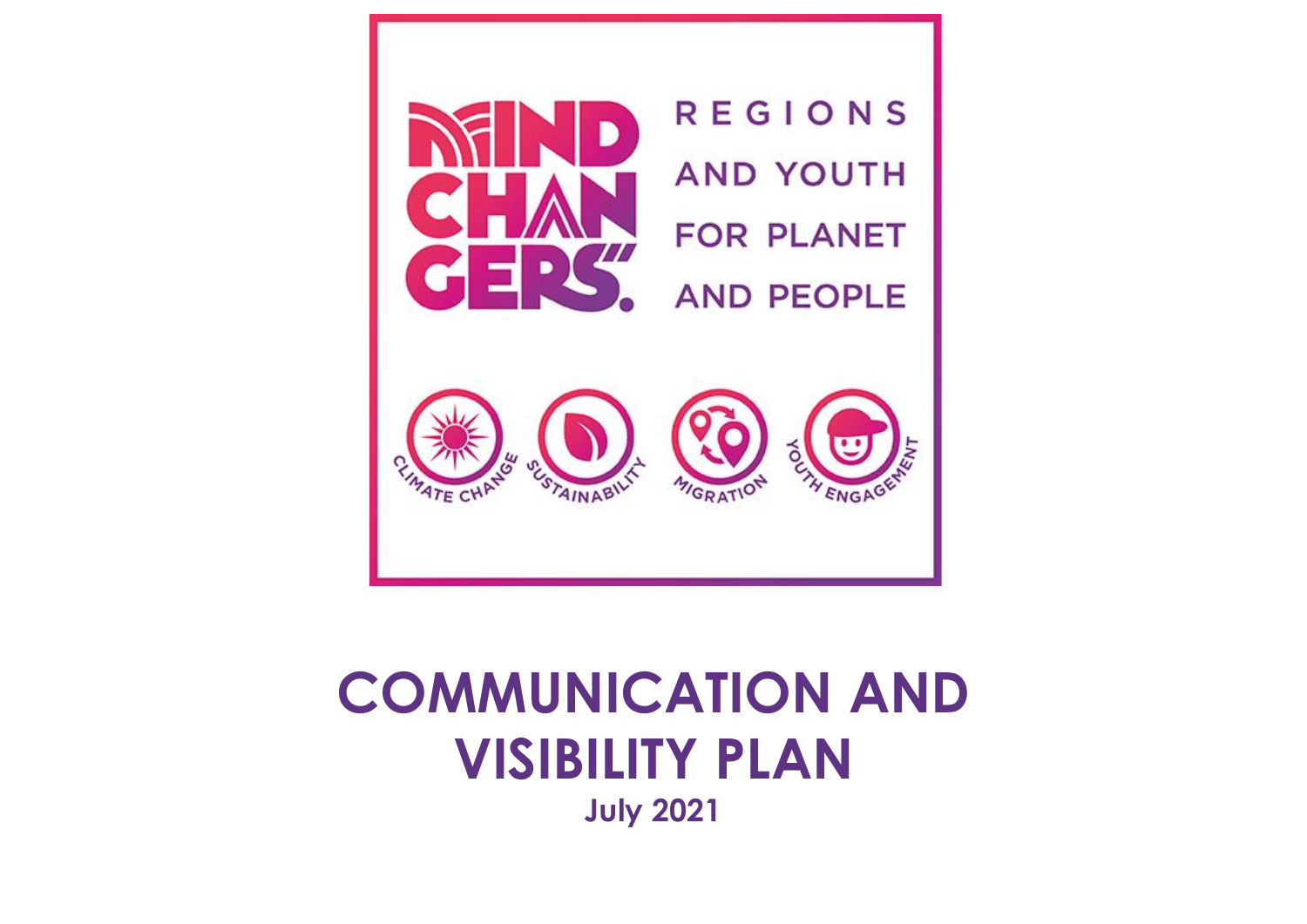



*The project Mindchangers - Regions and youth for Planet and People is implemented by Regione Piemonte, Consorzio Ong Piemontesi (IT), Land Baden-Württemberg, SEZ (DE), RESACOOP (FR), La Rioja, CONGDCAR (ES), Fédération Wallonie-Bruxelles (BE), University of Craiova (RO).*

*Mindchangers has the following purposes:*

*to bring EU development policy and EU responses to global challenges closer to citizens*

*and in particular:*

*to involve young people in the process of acquiring awareness and taking an active role in the issues of sustainable development and international cooperation, with a specific focus on the phenomena of climate change and migration.*

*to promote young people as active agents of development and change, mobilising them at local and international level*

*to innovate the local authorities and civil society organisations strategies to reach out and to involve young people, on the issues of sustainable development and international cooperation, in particular on the areas of interest of Climate Change and Migration.*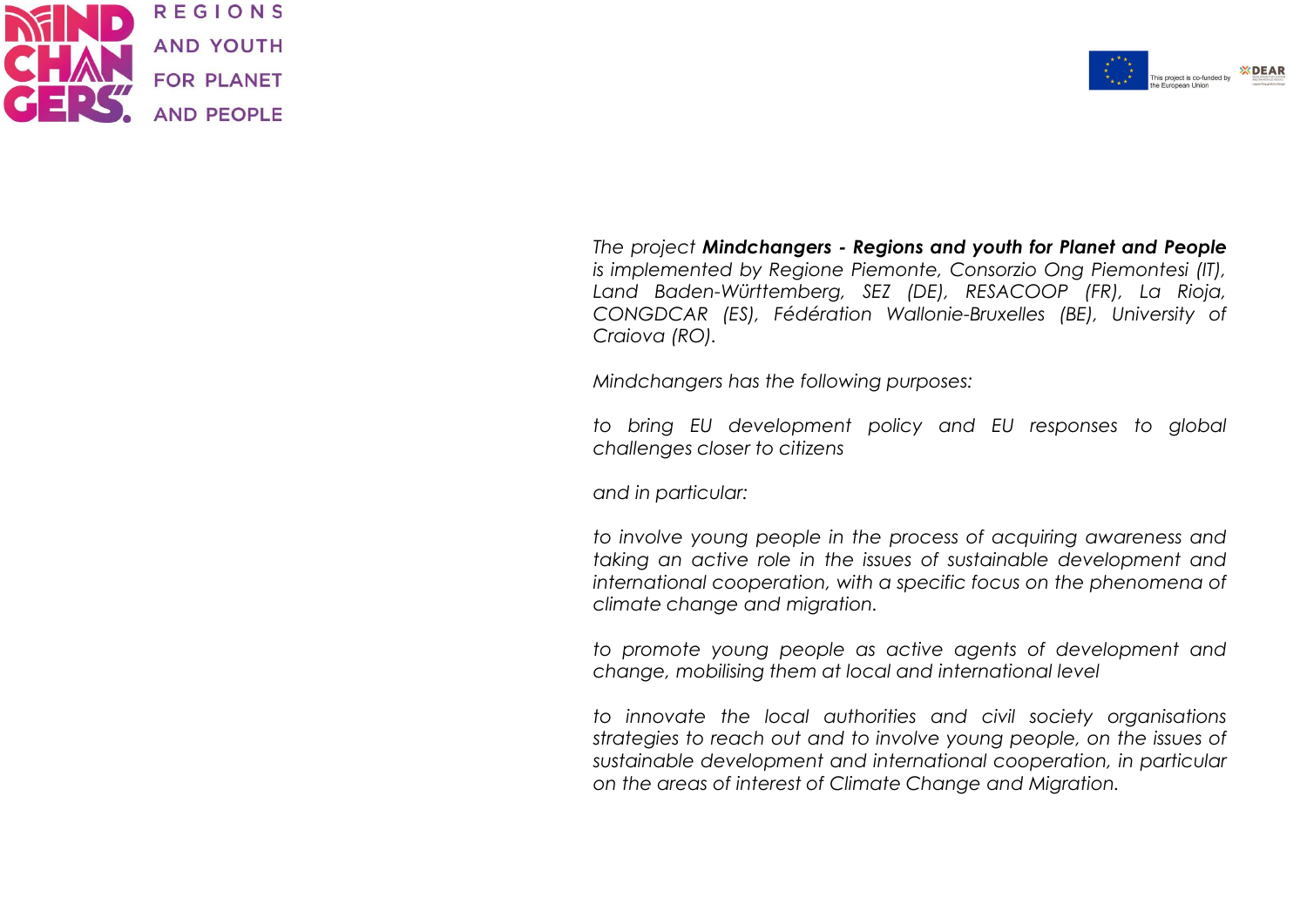



All communication measures are designed to engage youth on SDGs and EU consensus on development principles through a wide range of activities: awareness raising, campaigning and outreach actions.

All the planned activities are aimed at enlightening, motivating and mobilising young people as "agents of change" at regional level in the partner countries and beyond.

Furthermore, the communication objectives aim to reach a critical engagement of the main target audience with global challenges of climate change and migration, to be sensitized how these issues relate to both our behavior and wellbeing in our communities and to get active in initiatives for people and planet.

All communication tools are combined to a strong mix of communication measures to announce the actions and raise awareness both at regional, national and transnational level.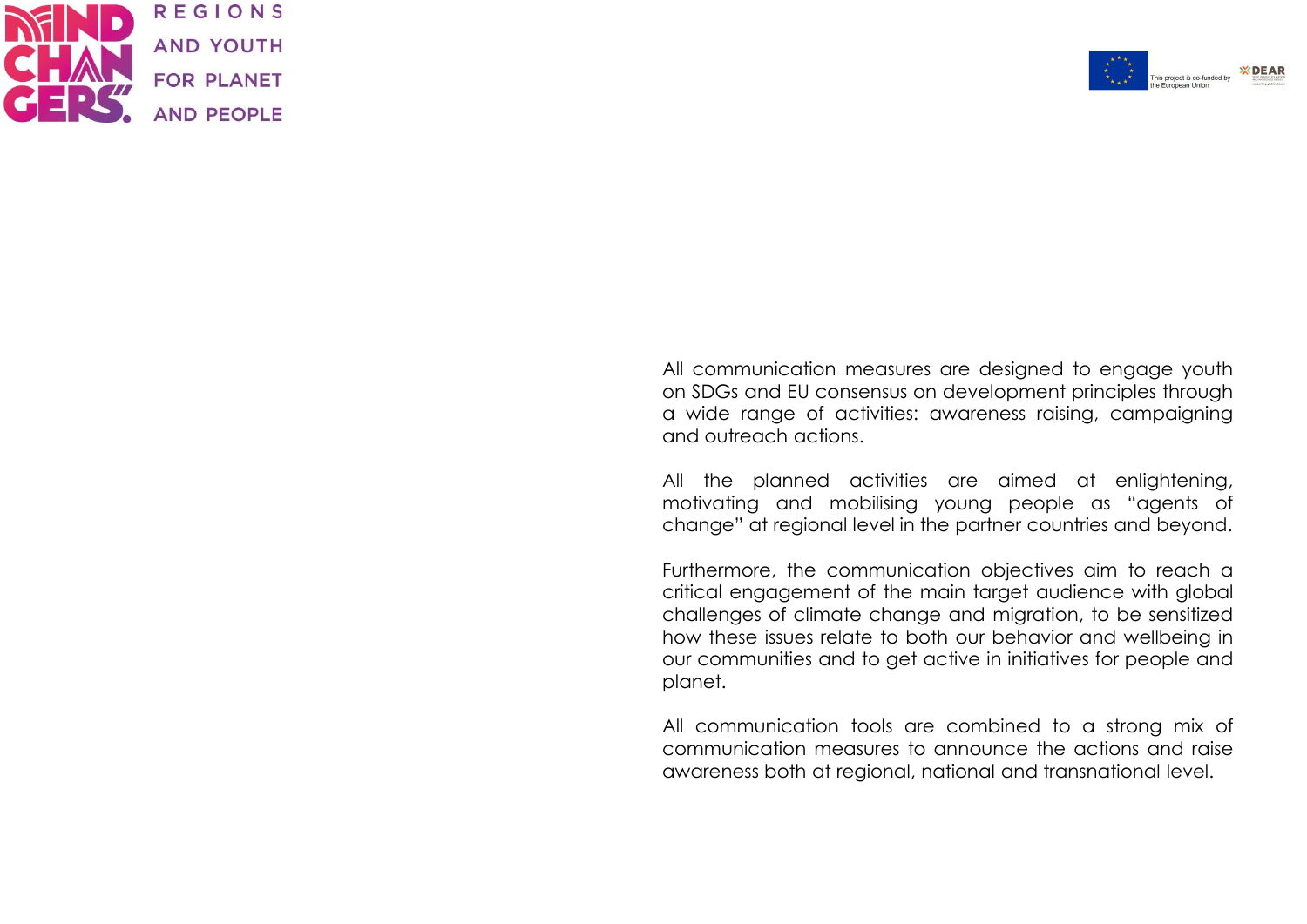



# **COMMUNICATION STRATEGY**

The planned activities will be instrumental in fostering critical thinking among youth in relation to the campaign topics.

The methods are designed to address the youth in a way that the topic of climate change and migration can be linked to their own life, experiences, personal interests or communities. **Gamification "concept"** will be used to enhance learning, socialising, and to improve the overall experience.

Games are creative co-learning methods through which passivity (or apathy) can be overcome, as they leverage the participants' natural desires for socializing and learning, and can build on both competition and altruism.

Gamification therefore will help raise their interest in the topic and mobilise them for action.

#### MAIN TYPES OF MESSAGES:

Considering our communication objectives our communication messages are based on three pillars:

#### **1. Formulating emotional messages.**

During the course of the project we are going to dedicate special attention to storytelling.

By this we can personalize messages and bring them closer to our audience, while the content itself can be more comprehensible and memorable for them.

Thus we intend to identify mobilizing stories in all of our communication activities, involving young testimonial and peer to peer communication, which is easier to deliver emotional messages and telling stories.

#### **2. Complementing emotional messages with evidence based information.**

In the era of fake news and the growing dominance of social media in being informed about global issues including climate change, there is an emerging need for presenting the public with reliable information and developing the

ability of the youth for critical thinking and increasing their media literacy.

We will reflect on these trends and needs through presenting scientifically based information (even if not formulated in scientific language) and motivating the youth to further explore the topics themselves

#### **3. Stories of individuals and communities**

Involving the target group in activities is an essential part of communication. It has a dual purpose, on the one hand, to make the message credible, on the other hand, to achieve that they see their responsibility in change, it is important not to focus on others but their actions.

So personal stories simultaneously inspire the individual and make communication authentic.

#### MAIN TYPES OF CHANNELS:

In delivering our messages we will use the widely acknowledged PESO model (Paid, Earned, Shared and Owned media) in order to use the communication channels to their fullest extent.

**Paid media**, like advertisements in newspapers, radio, on billboards, paid graffiti by artists in public places or in social media, etc.

**Earned media**, like working together with journalists, editors, social media influencers and recruit and raise the capacities of youth ambassadors, who can specifically reach out to the young people

**Shared media**, mainly Facebook, Instagram and Youtube

**Owned media**, like the project site, the own websites of the campaign and the partners, the online course, produced videos, publications , etc.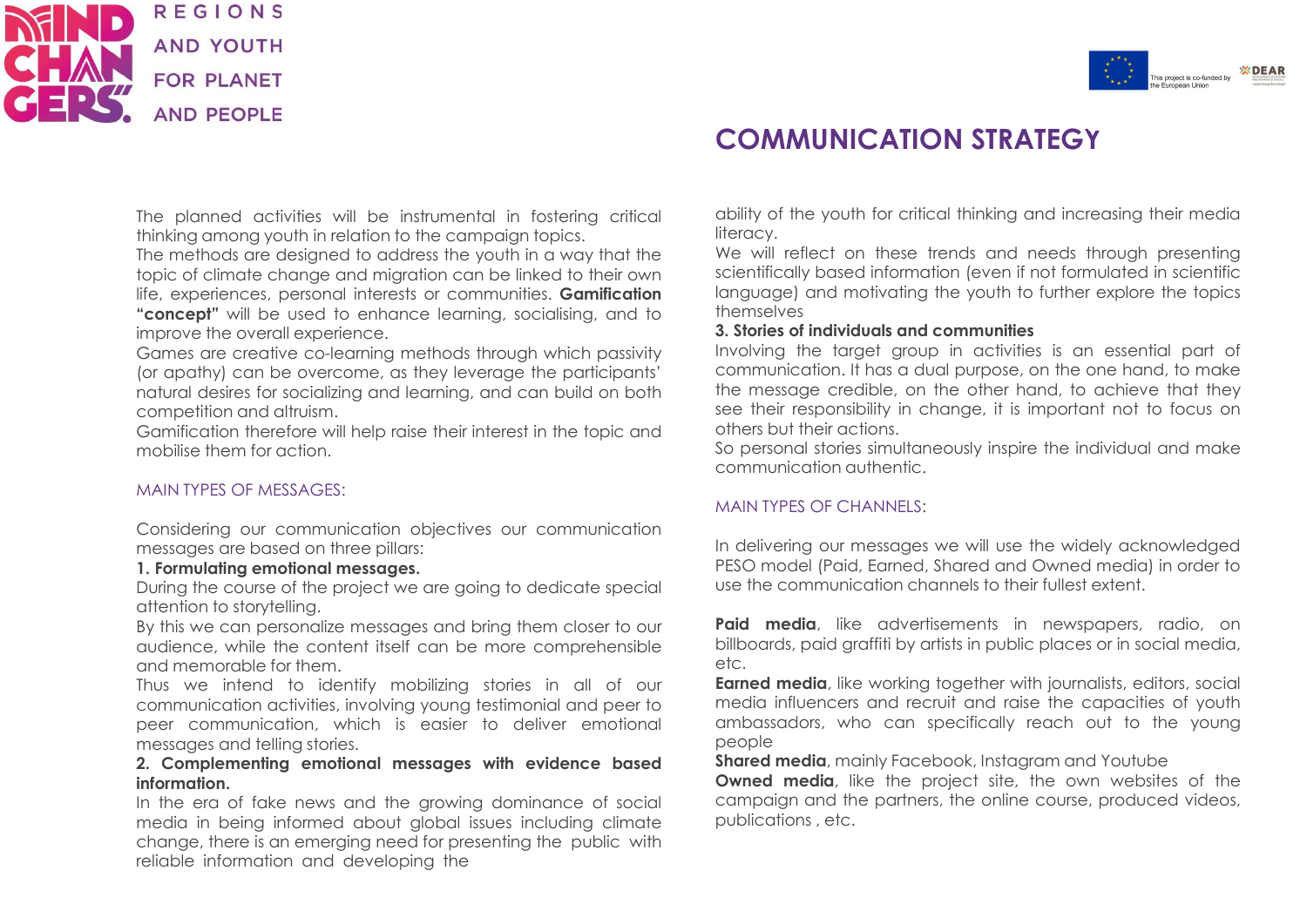



# **COMMUNICATION STRATEGY**

### **COORDINATION ACTIVITY**

. development of the visual identity of the project;

implementation and management of the project website;

.implementation of communication materials;

the design and development of a pan-European awareness-raising campaign;

support to the organization of events;

.management of contests and social communication;

.definition of quidelines and templates;

●coordination of the communication contacts of the partners (technical-professional supervision, connection, drafting brief, organization call alignment and sharing).

### **MAIN MACRO-ACTIVITIES OF THE COMMUNICATION**

engage subgrants and improving the network of territorial partners

communicate calls for proposals and enhancing the value of projects exchange models and good practice

organize meeting for the exchange of experience and good practice

define formats and templates for the effective transfer of results

promote the main reccomandations of the interregional strategy to move from "awareness" to "active engagement"

raise awareness and engaging young people *target of 3 million EU citizens, to be informed about the activities promoted by the Action, of which at least 23% (about 700,000) aged 15-35 .*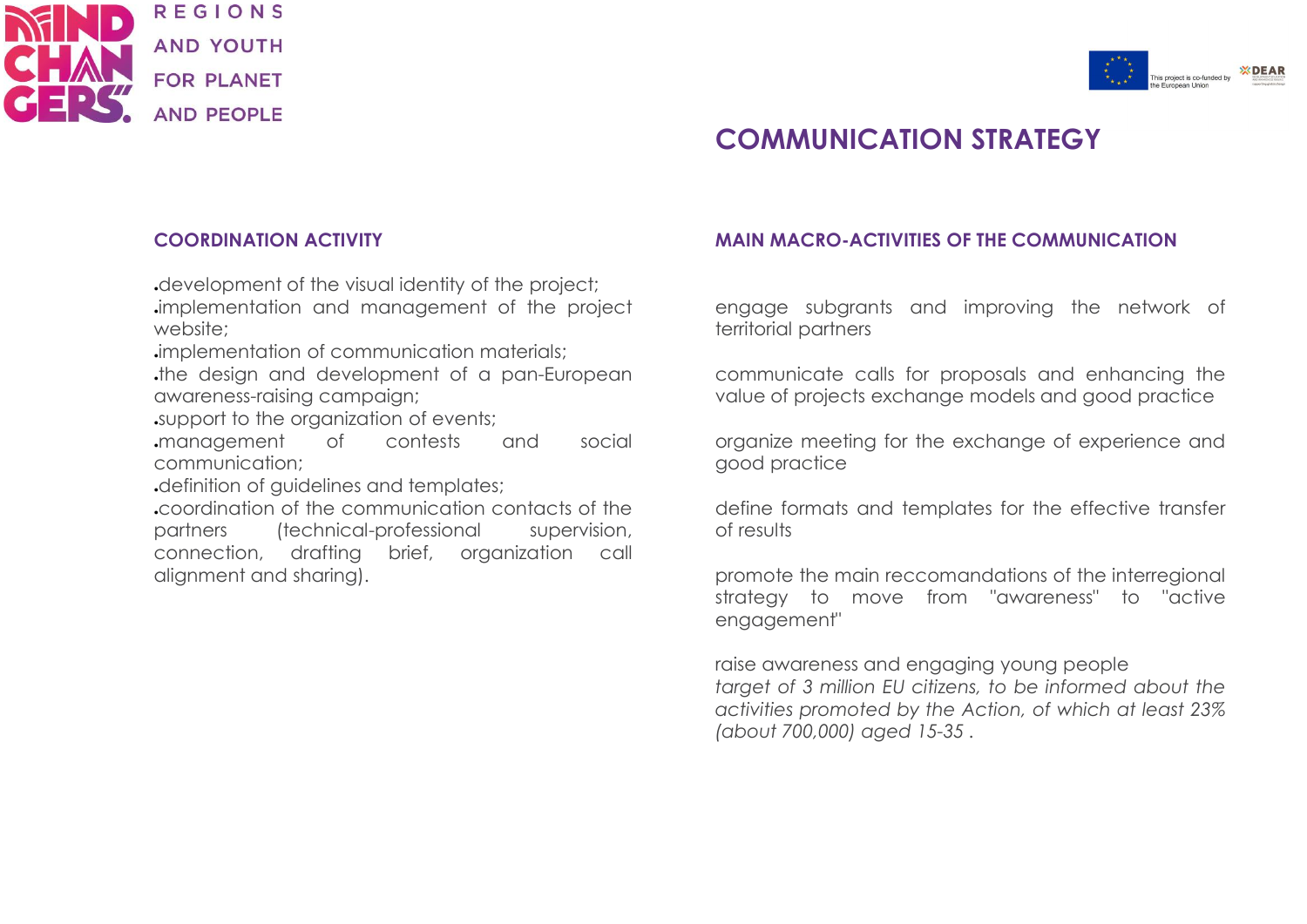



# **OBJECTIVES**

#### **1. COMMUNICATION OBJECTIVES**

The goal of the communication activities is not simply sharing information, but also triggering participation in the campaign by activating other young people and decision makers, and by change in attitude and daily practices that lead to a more sustainable and inclusive lifestyle.

Our communication objective is increasing the knowledge and understanding of the various interactions and linkages between our actions (positive and negative) and the EU's and countries actions and people's lives.

Especially young people still do not have this understanding of the complex relationships between the EU and developing countries, and how different social and economic, ecological processes impact each other.

From the communication point of view, our objective is to find the means so that young people are not only aware of the problem, but they are also happy to act through addressing others, such as decision makers, and changing their own behaviour and attitude.

This requires the appropriate framing and identifying the most engaging communication languages and channels. Indications on wording and framing will also come from the thematic working group created within the consortium.

#### **1.2 SPECIFIC OBJECTIVES OF THE COMMUNICATION**

The communication action of Mindchangers aims at:

**increasing the capacity of young people to be agents of change**; the improvement of local policies and programmes of about 500 local authorities and civil society organisations to reach out to and involve young people

**raising awareness among EU citizens about the impact of personal engagement** on global issues, such as climate change and migration.

#### CO1.

To give visibility to the whole project in order to create a wide awareness of its goals, contents and relevance at all levels (local, national and European), in compliance with the requirements of the Communication and Visibility requirements for EU External Actions-2018.

CO<sub>2</sub>

To promote successfully the Pan-European "Mindchangers" Campaign aimed at European citizens, specifically those aged 15-35.

 $CO<sub>3</sub>$ 

To support the multi-stakeholder and multilevel dialogue about Youth engagement, spreading information and opportunities to all potential targets (LAs, CSOs, youth, media and journalists).

 $CO<sub>4</sub>$ .

To raise awareness about the EU Consensus on Development and 2030 Agenda as strategic political framework to be endorsed at local and national level through the active engagement of youth.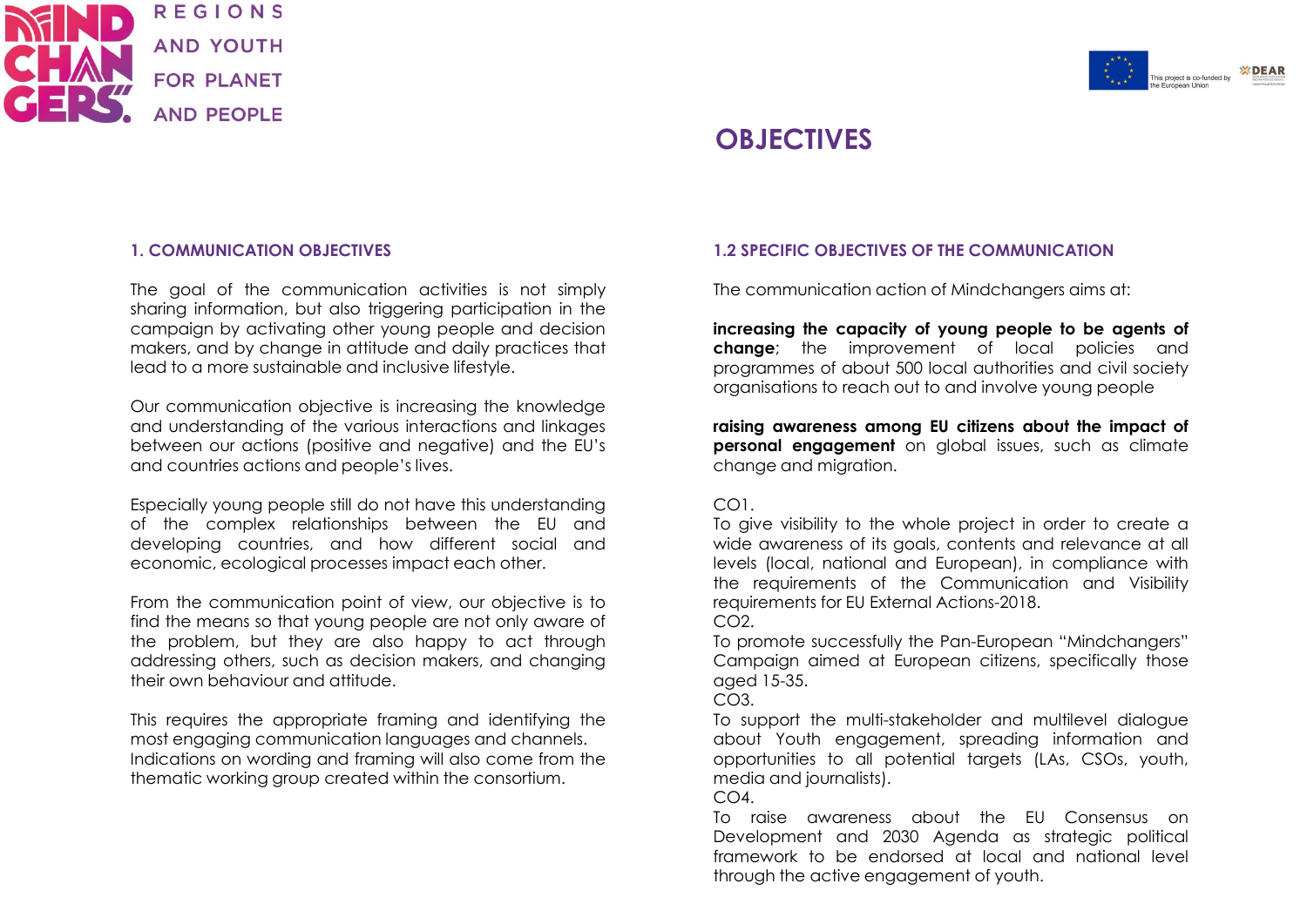



### **TARGET GROUPS**

#### **2. MAIN TARGET**

#### 2. 1 **local authorities and civil society organisations**

#### 2. 2 **young people** - three different age groups

Between 15-18: (high school students): can be reached via social media channels and directly in events, publicl actions.

Between 19-24: the majority are university/college students, while others are already employed.

They can be spoken to through institutional channels (university, college groups, their email lists, contests organised for university students, etc.), mass media (radio and news portals), the social media (mainly facebook, instagram and youtube) and also events (e.g. street actions, board game, gamification, awards...).

Between 25-35: mainly young employees, who cannot be reached through institutionalized channels, thus mass media (news portals), as well as direct and shareable channels, such as newsletters, events, publications (direct) and social media (sharable channels) are also relevant.

#### 2. 3 **media operators**

Press and media targeted through the website, social media (specifically Twitter, Instagram, Youtube), press releases, printed material, videos, regional events.

In addition to milestone moments of the project, press and media will be targeted in occasion of international conferences (e.g. Climate Change Conference), international awareness days (e.g. Migrants' Day), relevant news related to climate change, migration, sustainable development.

### **2.4 OTHER TARGET GROUPS**

- **CSOs staff and decision-makers** targeted through the website, social media, general media, printed material, videos, regional and international events. CSOs will be

targeted also through the ordinary activities of the partners, in particular COP and CONGDCAR that, as networks of CSOs, will reinforce the messages of Mindchangers with their members.

- **researchers and experts on youth education and on sustainable development** targeted through the website, social media, direct mailing, general media, videos, regional events, liaison with other initiatives.

Data and publications arisen from project activities will be available for further studies and research thesis.

- **other projects working on the same topics** targeted through the website, the social media, general media, videos, liaison with other initiatives.

- **general public** targeted through all tools and channels. General public will targeted also through the activities and the channels of subgranted third parties.

A specific group in general public are:

### **THE ADULTS (+ 35)**

This is a very general target audience, who will be reached through the used communication channels, such as mass media (radio, news portals) public campaigns (e.g. advertisements on the streets) already established direct communication channels (e.g. newsletters, direct mailing) and events.

Even though they are not our primary target audience, reaching them and raising their awareness and understanding, mobilising them will be also an important outcome of the campaign.

Anyway, we'll try not to dilute our communication messages targeting the youth, as it would compromise the effectiveness of the communication actions.

However, many messages targeting the youth will also speak to the older adults, not only directly, but also indirectly through the youth's families.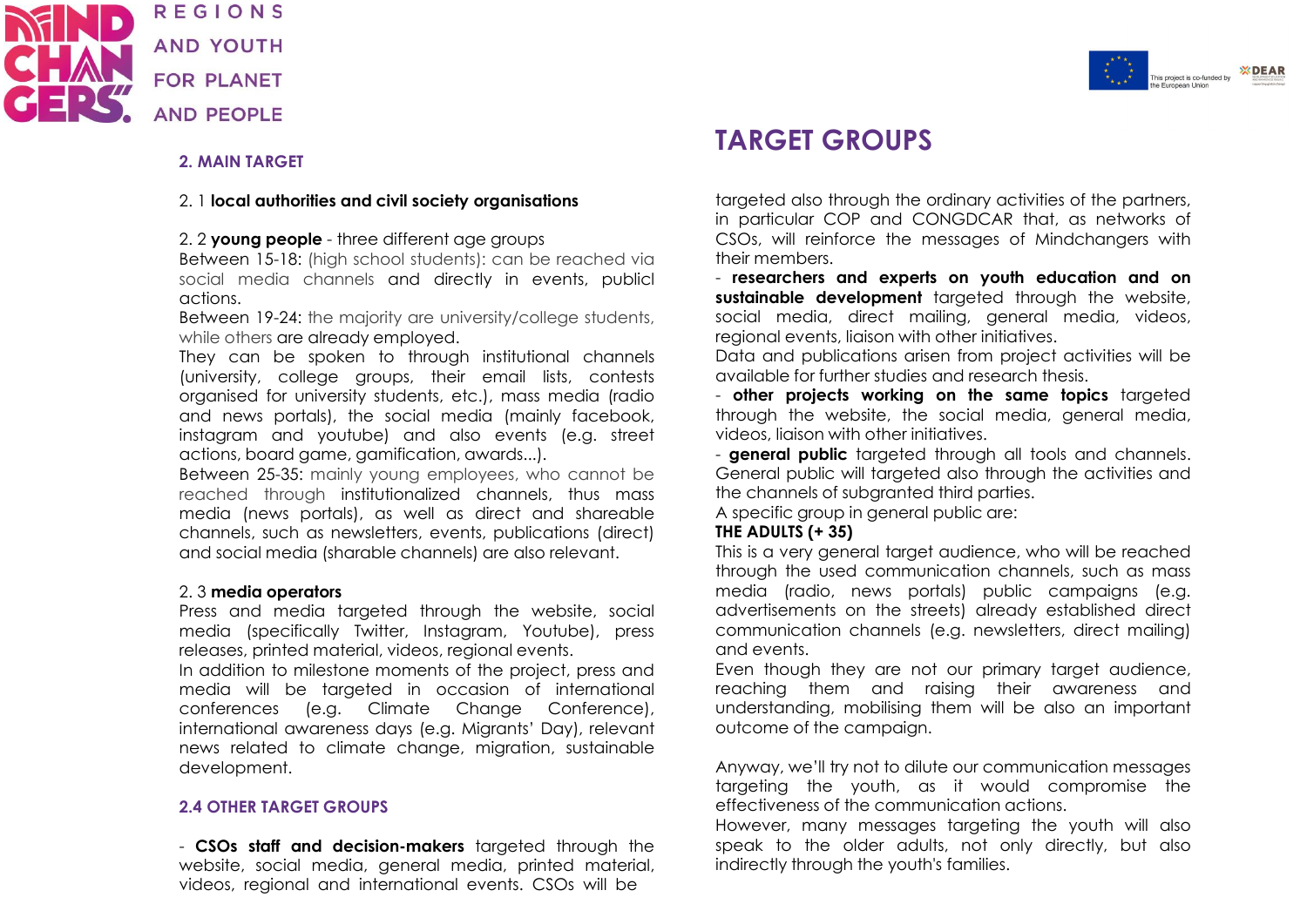



### **KEY MESSAGES**

#### **3. KEY MESSAGES BY TARGET GROUP (in relation to the action's operational objectives)**

The basic key messages will be preliminary defined by the agency for any target group, with a dedicated focus group.

Then, using survey (even online ones) and focus group discussions involving young people, that will take place in all partner countries at the beginning of the campaign, we will focalize messages for each country.

These surveys will give a much better insight into the knowledge, understanding and motivations of youth surrounding the topic of climate change and the topic of migration, and further define, with fine tuning, the messages and communication means.

#### RECAP - COMMUNICATION OBJECTIVES IN GENERAL

1. INCREASING KNOWLEDGE

2. IMPROVING UNDERSTANDING OF LINKAGES AND MOTIVATING FOR ACTIONS

3. WIN BETTER LIFE WITH THE OWN CHANGEMENT

The three levels of action assumed: KNOW > ACT > CHANGE

Key communication message (concept) of the project is:

**Everyone can be active on global issues such as climate change and migration**

The message will be developed in close collaboration with the communication agency and with the network of local communication experts, under the coordination of the communication leading group (Regione Piemonte).

Additional communication messages (concepts to be further developed) will be:

- Change the rules. Play now

- LAs and CSOs have the opportunity to get closer to young citizens and to activate them

- "Mindchangers" project researches the most effective ways to engage youths .

- "Mindchangers" project offers two rounds of subgranting and capacity building for LAs and CSOs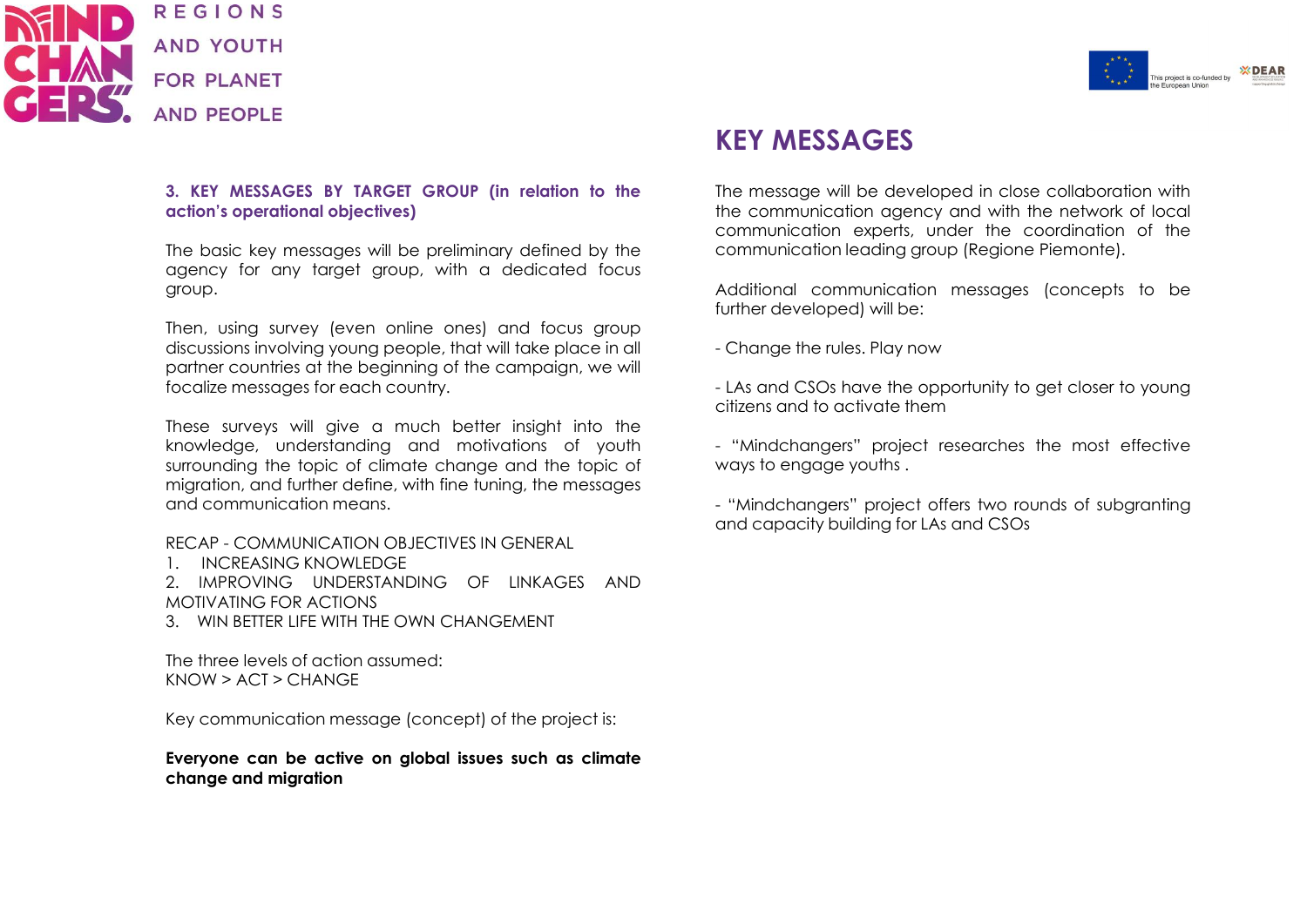



# **COMMUNICATION TOOLS AND CHANNELS**

#### **4. MAIN COMMUNICATION TOOLS AND CHANNELS**

✔coordinate image guideline ✔promotion of the calls and notices ✔websites and social media accounts. ✔digital communication (banner, webcards etc) ✔electronic newsletters, online articles ✔information campaigns, events, visits, stakeholder meetings ✔press releases ✔audio-visual material ✔leaflets, brochures and other printed materials ✔online surveys ✔reports

#### **4.1. Main communication activities envisaged and indicative schedule**

creative design of the logo and visual identity of the Mindchangers project - first half of 2021;

creative development of the coordinated image and the basic tools of online and below the line communication, including implementation of guidelines for partner regions july 2021

creative design of information and communication materials (informative, informative and awareness-raising materials, aimed at young people) indicatively 2 folding, 2 posters,

cards, bookmarks, series of ads x adverts, banner and card x web and social - second half of 2021;

graphical templates (invitations, save the date, slide, promemory) – july 2021;

promotional layout of the calls for projects – may 2021;

realization of 2 video and 30 videopills-interviews to young people to be used as testimonial (videostories x web and social) – from the second half of 2021 onwards

website development and management - from august 2021 onwards

digital communication: start and management of FB and Instagram accounts (as far as YT is concerned, we'll use the Regione Piemonte one) - from september 2021 onwards

newsletter management – from november 2021 on an indicatively quarterly basis

communication coordination for partner regions - from october 2021 onwards

co-design of the sensibilization campaign (pan-European awareness-raising campaign on climate change and migration) - from december 2021 onwards

design and management of the "Mindchangers Youth Meetings". The structure of these events will be: two days of workshops with youths coming from the 6 Regions, one day opens to the general public as an open structured-dialogue between youth and local politicians – from 2022 onwards (under the coordination of Regione Piemonte and COP for the Turin meeting, Baden-Württemberg and SEZ for the Stuttgart one).

design and management of the International closing event last semester of the project (under the coordination of Fédération Wallonie-Bruxelles)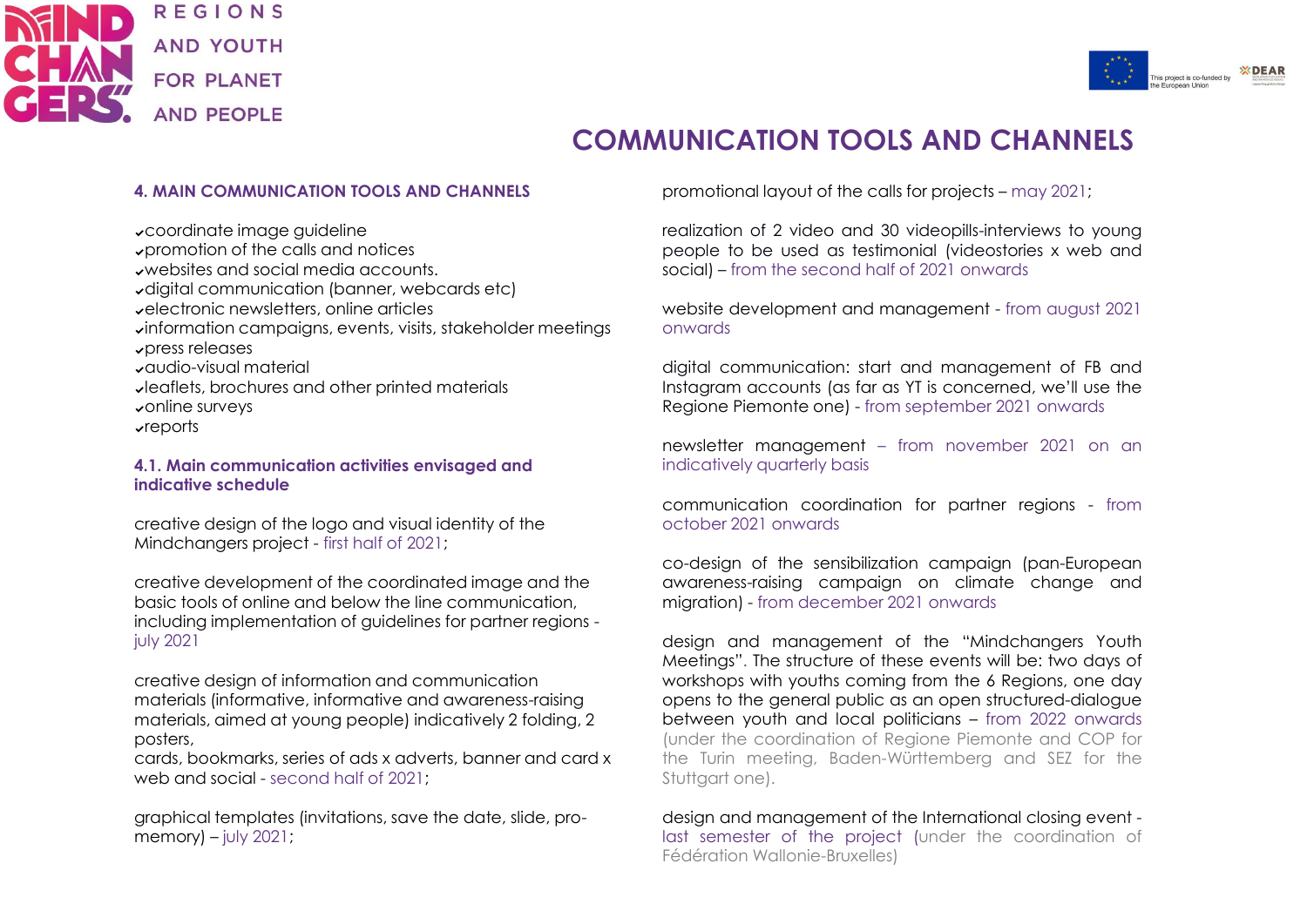



# **FOCUS ON MAIN TOOLS AND CHANNELS**

All channels, tools and modalities of communication of the project will comply with the "Communication and Visibility requirements for EU External Actions". These are:

#### **Website**

The Mindchangers website will be developed by the communication agency, with CMS platform and in english language. The website will be responsive.

Also, it will embed social media profiles of the project (FB and Ins).

The website will be the "heart-hub" of the project and of the sensibilization campaign as it will gather all communication products produced by the agency and by the subgranted LAs and CSOs.

A section of the website will be dedicated to stories of Mindchangers and to the peer-to-peer communication. It will also contain information about the opportunities offered by the project: the Mindchangers social media contests and the two rounds of subgranting.

In this case, the content will lead to the partners' website where all documents for submitting a project proposal will be available.

A section of the website will be the "database" of the subgranted projects, including an interactive map and a search engine to sort out projects by region.

The database will contain title, short abstract, name of the LA or CSO responsible of all subgranted projects.

The Research on how to shift from awareness to active engagement, the Practical Guide and all the materials used for the capacity building will be downloadable from the website, in all languages available.

The website will host yet the elecronic Newsletter, a "online survey area" and the 6 regional landing pages, that will be the only area with own country-languages.

#### **Social media**

In an effort to encourage open dialogue with stakeholders, and to reach a broad audience while showing that "Mindchangers: Regions and youth for Planet and People" is a dynamic and active project, social media profiles of the project will be strongly used throughout the project.

Using social media will help the campaign reach young people, communicate with them in familiar settings and make messages about relevant issues such as climate change and migration accessible for them.

Also, the messages will be further shared by youths reaching other peers, increasing the audience of the campaign.

In addition to this, the network of the partner social media profile will share and spread information, products and messages of the campaign.

All partners will use their own profiles as the subgranted third partied will use social media to promote their projects, all in line with Mindchangers communication mood, following the indications contained in the communication toolbox.

The action, as well as the partners and the subgranted third parties, will announce updates and opportunities and direct their messages to the attention of relevant stakeholders by the use of hashtags.

#### **General media**

Press releases will be spread for every relevant moment of the project, communicating the activities, main achievements and opportunities. We'll use also newspapers, local radio, local TV and realize information materials to spread in local events.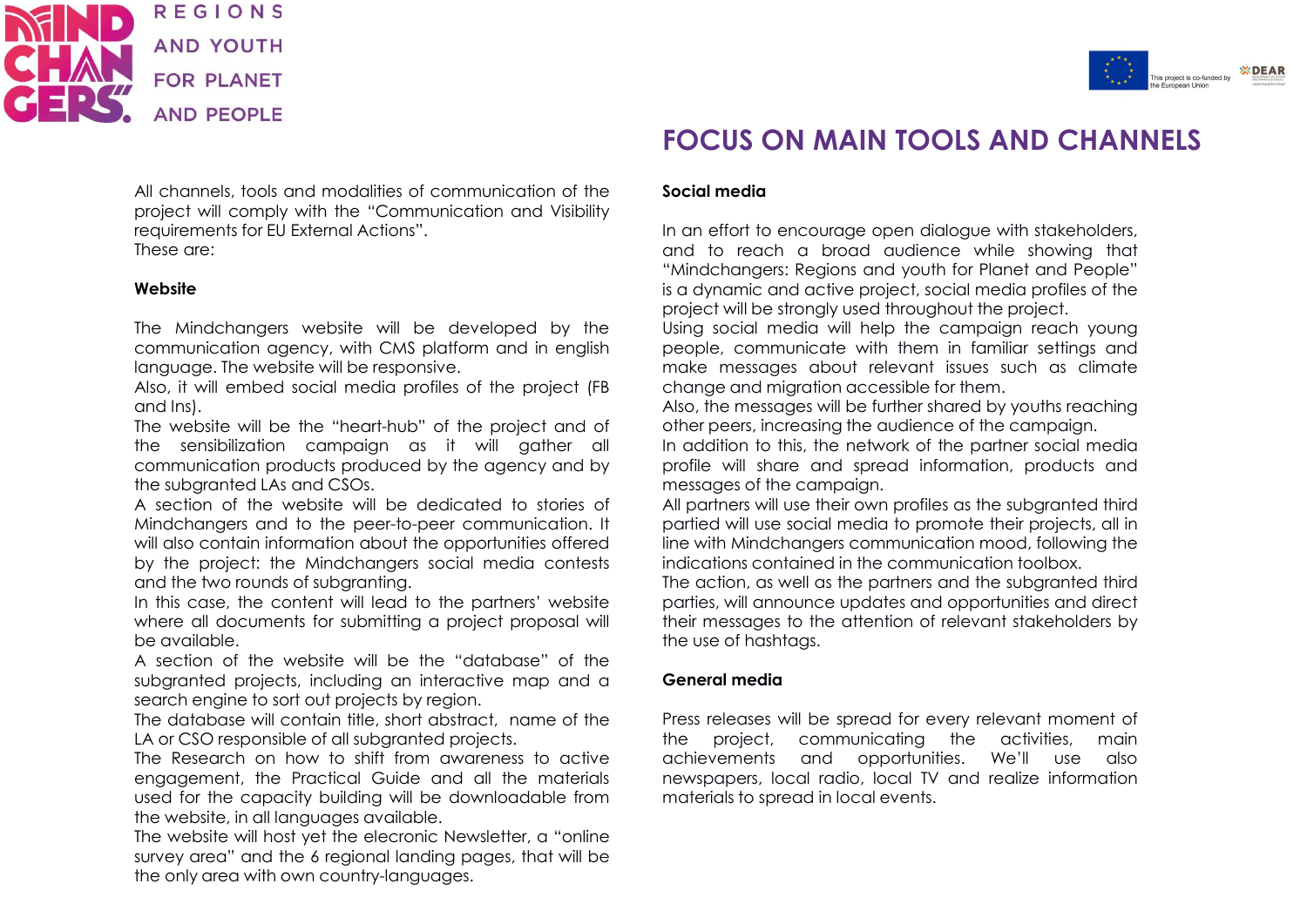



# **FOCUS ON MAIN TOOLS AND CHANNELS**

#### **Videos**

2 videos will be produced during project implementation. One video will be youth-oriented, and the other will be institutional. They will be host on YT profile of the project. Treatments of the two videos will be elaborated by the main communication agency, gathering suggestions and successful stories from the partners.

Video n. 1: it will target mostly youths and it will be spread mainly via all the social media of the project.

The aim will be to push youth towards engagement on the issues related to climate change and migration.

In order to do so, dab videos will be shot, each one showing one Mindchanger's story of engagement.

Dabs are short pieces, under 2 minutes, include a readable text, visually interesting and highly sharable, do not require the audio to be turned on to be understood, created to be seen mainly on mobile phones.

The dab videos will be spread individually on the social media; each one will have the Mindchangers visual identity, the final image will comprehend logo, website and hashtags of the project.

Each dab may be subtitled in all project languages (EN, IT, DE, FR, ES, RO). The dabs will be then put together in a video that will show stories of Mindchangers across Europe. Elements that will be definitely included are: experiences from all 6 Regions and from urban, suburban and rural contexts, representation of refugees/migrant-background Mindchangers, constructive communication.

The complete video will be ready by year 3, but in the meantime, the individual dab videos will be uploaded on Mindchangers social media and website.

Video n. 2: it will have an institutional approach, giving highvisibility to project results.

It will collect mainly moments from the International Events, showing the dialogue and collaboration between LAs, CSOs and youths. It will be used in institutional contexts.

It will explain the ratio of the Action, the composition of the partnership, the results achieved by the Mindchangers Campaign and by the entire project.

It could be subtitled in all project languages (EN, IT, DE, FR, ES, RO) and uploaded on the Youtube profiles of the partners.

#### **Public events and conferences**

All along the campaign, 12 regional events will be organized in the 6 EU Regions concerned by the Action.

The Mindchangers regional events will be connected to wellestablished and widely-known events, in order to guarantee high impact in terms of visibility and to reach a wider audience.

During the regional events, the project, the campaign and the outcomes will be presented, as well as topics and focuses related to sustainable development, youth engagement, SDGs, climate change and migration issues.

The "Mindchangers Youth Meetings" are international events that will occur twice during the project implementation.

The International closing event in Brussels will target decision makers and political representatives, in order to present the results of the 4-year action and the recommendations from the engaged youth.

Furthermore, all the partners of the "Mindchangers: Regions and youth for Planet and People" project are often invited as speakers at conferences and events at regional, national and international level about international cooperation, sustainable development, climate change, migration.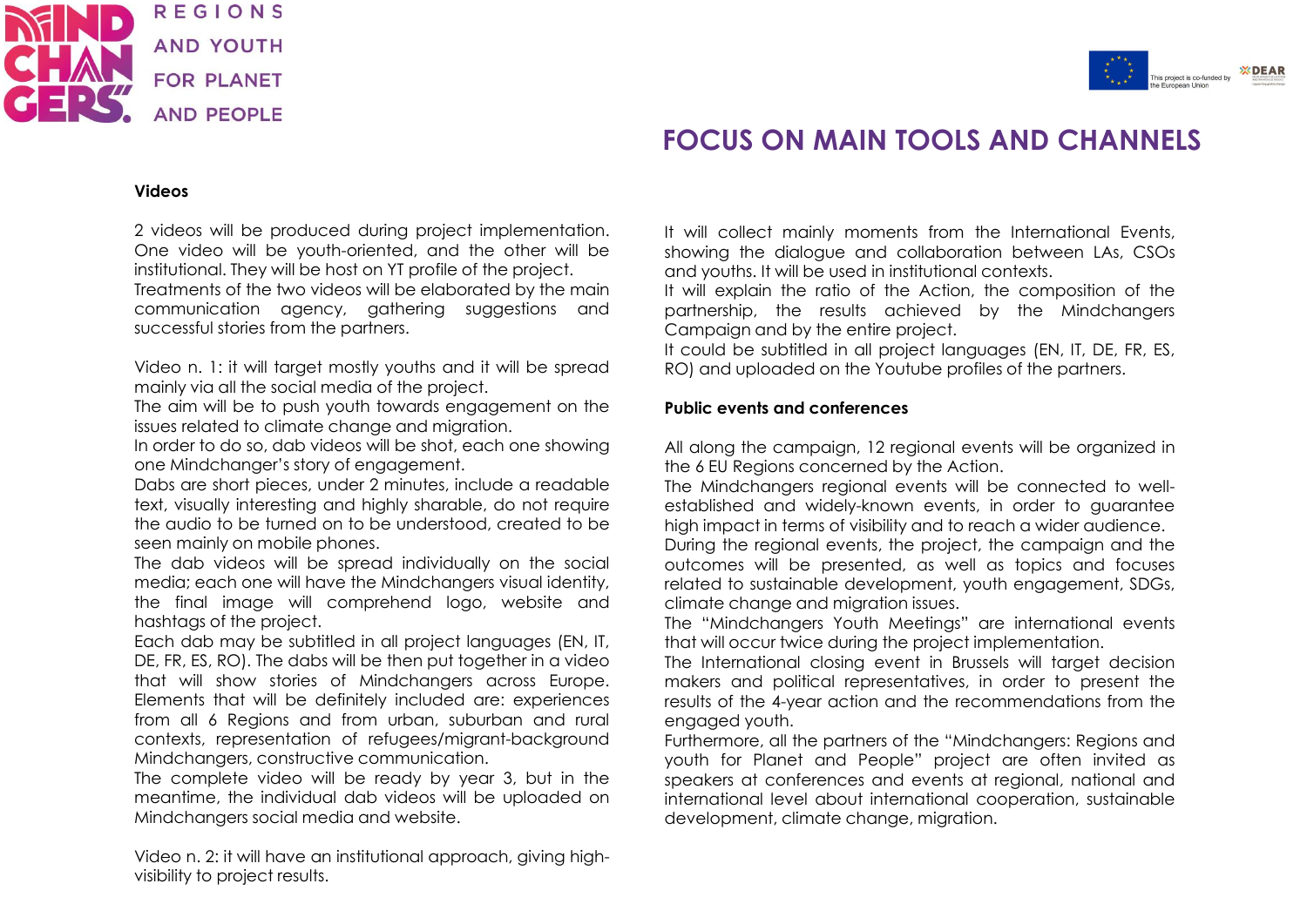



## **EVALUATION**

### **6. Indicators** .

Indicators from the logical framework: OP 1.1

No. of media products about SDGs issued through the subgranting

OP 2.1

No. of EU citizens/young people reached by the Campaign and informed about the project activities

No. of project website visits

No. of followers-subscribers to the social media of the project

No. of posts published on social media of the project No. of contacts reached (impressions-likes, shares) on social media

Indicators from the DEAR Reporting Framework:

No. of people reached during events (physical or online)

No. of youtube views of project videos

No. of people reached through social media and activity on social media (on e.g. Facebook, Instagram and Twitter)

No. of people reached through print media (e.g. articles or ads) e.g. daily newspaper circulation

No. of articles written / publications made as consequence of project

These indicators are part of the MEL plan of Mindchangers.

Other indicators might be used to monitor the effectiveness of the communication strategy.

### **7. Means of verification / feedback**

This part will be further developed with the support of Mindchangers MEL expert.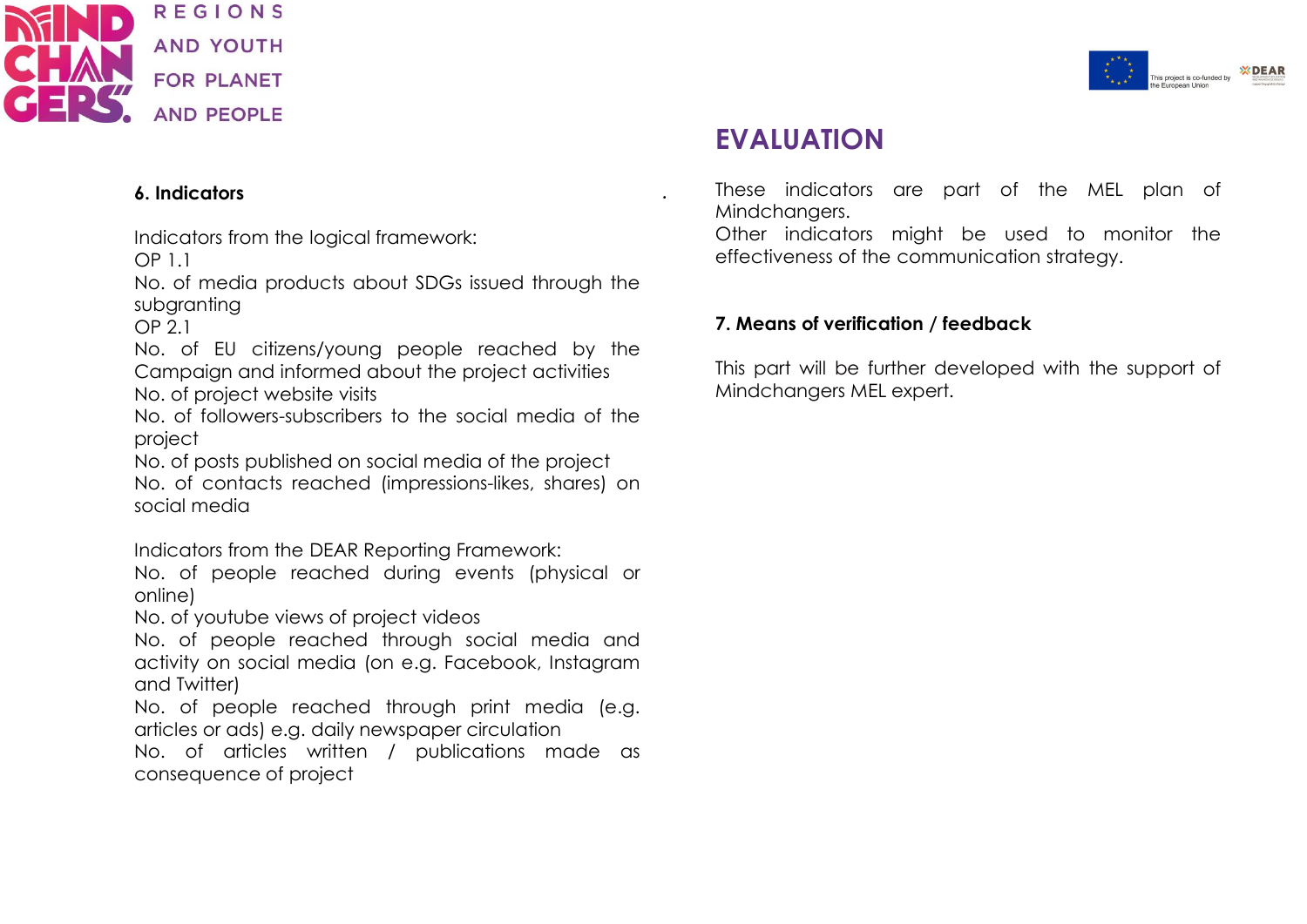



# **RESOURCES**

### **8. Human resources**: communication focal point

communication leading group 4 people communication agency support 4 people local communication expert network 4 subcontractors local communication referents 7 people

**9. Financial resources**: budget available for communication activities

TOTAL COMMUNICATION BUDGET OF THE PROJECT **€. 266.925,00**

### **macro-activities**

logo and graphic design production of promo-materials creation of a project website production of promo-materials - awareness raising material kit (stickers, pins, bags, USBs pens, t-shirts) production of roll-ups for all the partners production of 2 videos co-design of communication campaign

### **indicative breakdown by year** (euro)

| 2020 | 20.000.00 |
|------|-----------|
| 2021 | 75.925.00 |
| 2022 | 85.000.00 |
| 2023 | 71.000.00 |
| 2024 | 15,000,00 |